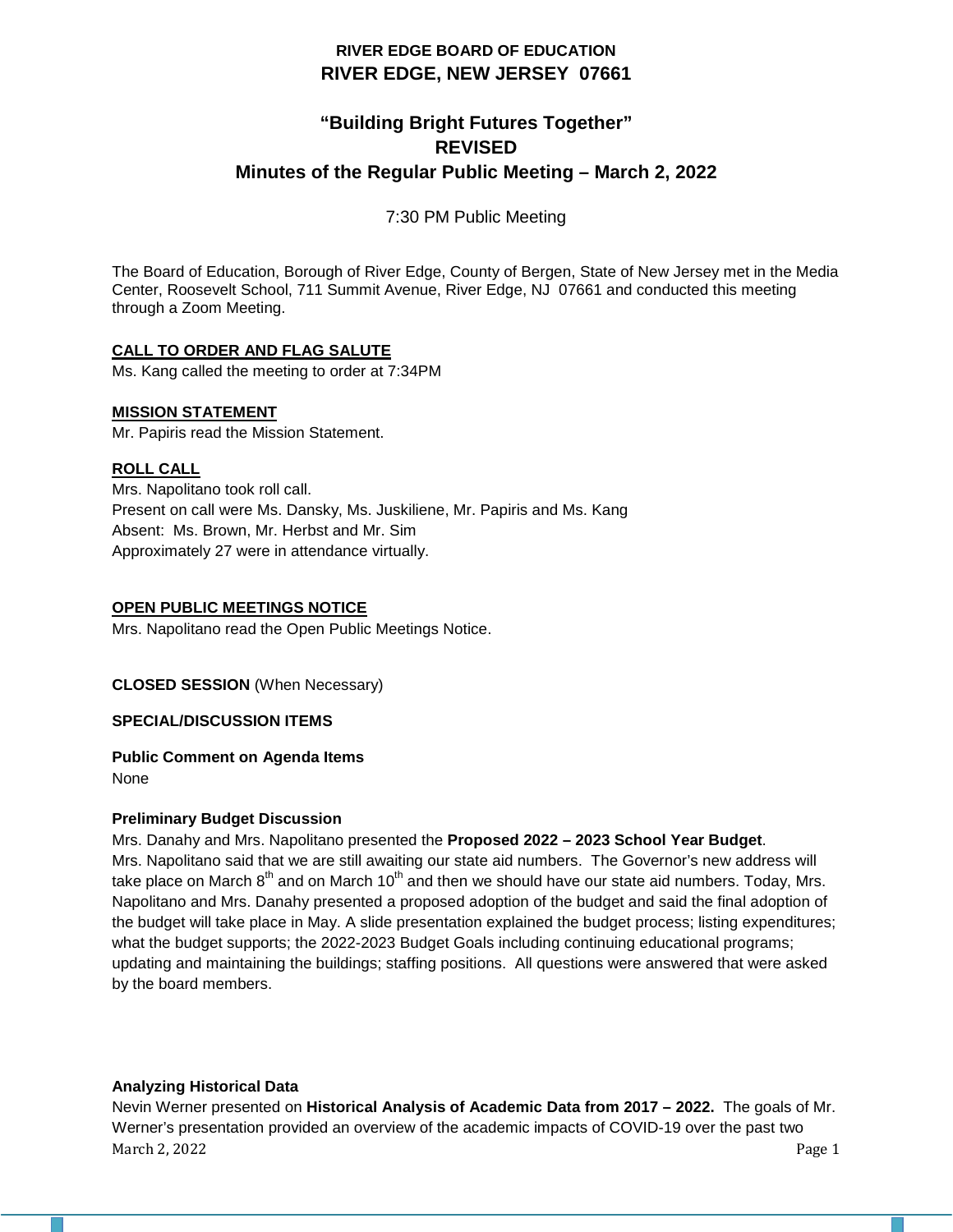years for Grades 2 – 6 in ELA and Math; shared data trends; analyzed areas of strength and areas of growth; progress monitor and also discussed how the data is used in our District. Mr. Werner also spoke about the successes and challenges that some students faced during this time. The students who struggled continue to need a high level of support. Kindergarten students showed some difficulty adjusting to the school environment and structure and there was an increase in behavioral and social emotional concerns. The staff expressed concern regarding the writing structure, grammar, spelling and handwriting. Mr. Werner said that we will continue to offer Math and ELA Post Dismissal Instructional Academy sessions; planning has begun for our Summer W.I.N Academy; preparation for NJSLA Grades 3-6 coaching and support resources are being offered; creation of District and school goals focusing on historical areas in need of improvement; creation of Action Plans focusing on skill areas that have been impacted due to COVID and Continue to progress monitor student growth historically. Mr. Werner also said that the QSAC review reported that we are the highest performing District in the County in growth numbers due to our W.I.N. program. All questions were answered that were asked by board members.

Mrs. Danahy thanked Mr. Werner for an amazing job with this presentation and was impressed by the amount of data collected for this analysis.

### **REPORTS**

### **SUPERINTENDENT**

Mrs. Danahy congratulated the Odyssey of the Mind Team. The Vehicle Team came in third place and the Structure Team came in first place and will advance to complete in the state tournament in April. Mrs. Danahy will invite Mrs. Hafers and the students to one of our Board of Education meetings to speak about this event.

Mrs. Danahy accepted the resignation of Rosemary Kuruc who is retiring this year. Mrs. Kuruc has been working in the District since 2002 and has a very long and successful career. Mrs. Danahy wanted to acknowledge that Mrs. Kuruc will be on the agenda and honored in the spring along with our other retirees.

Mrs. Danahy thanked all the members of the community who attended the Superintendent Forum she hosted this week and hopes that this will improve family engagement. Mrs. Danahy spoke about the differences between family involvement and family engagement. Family engagement is very important in how the community can engage with us in the business of educating our students. Mrs. Danahy said she is very excited to continue the conversation and more about ideas that came about at this Forum.

Mrs. Danahy reported on three potential HIB ("Harassment,Intimidation and Bullying") reports.

The first involved a fifth grade student at Roosevelt School who was using a racial slur towards another fifth grade student. The incident was investigated and it was found to be a violation of the District's HIB Policy. Consequences were given according to the Code of Conduct and the students are receiving support from the Pupil Assistance Counselor. Class lessons on equity, diversity and inclusion are taking place and lessons on what an inclusive school environment looks like are also being taught and discussed.

The second incident involves a fifth grade student at Roosevelt School making insensitive remarks to another fifth grade student. The incident was investigated and it was found to be a violation of the District's HIB Policy. Consequences were given according to the Code of Conduct and the Pupil Assistance Counselor has conducted class lessons on citizenship and diversity.

The third incident involves a sixth grade student at Roosevelt School sixth having a verbal exchange with another sixth grade student. The remarks were insensitive but the incident was investigated and found not to be HIB related. The student will receive SEL support during school with the Pupil Assistance Counselor.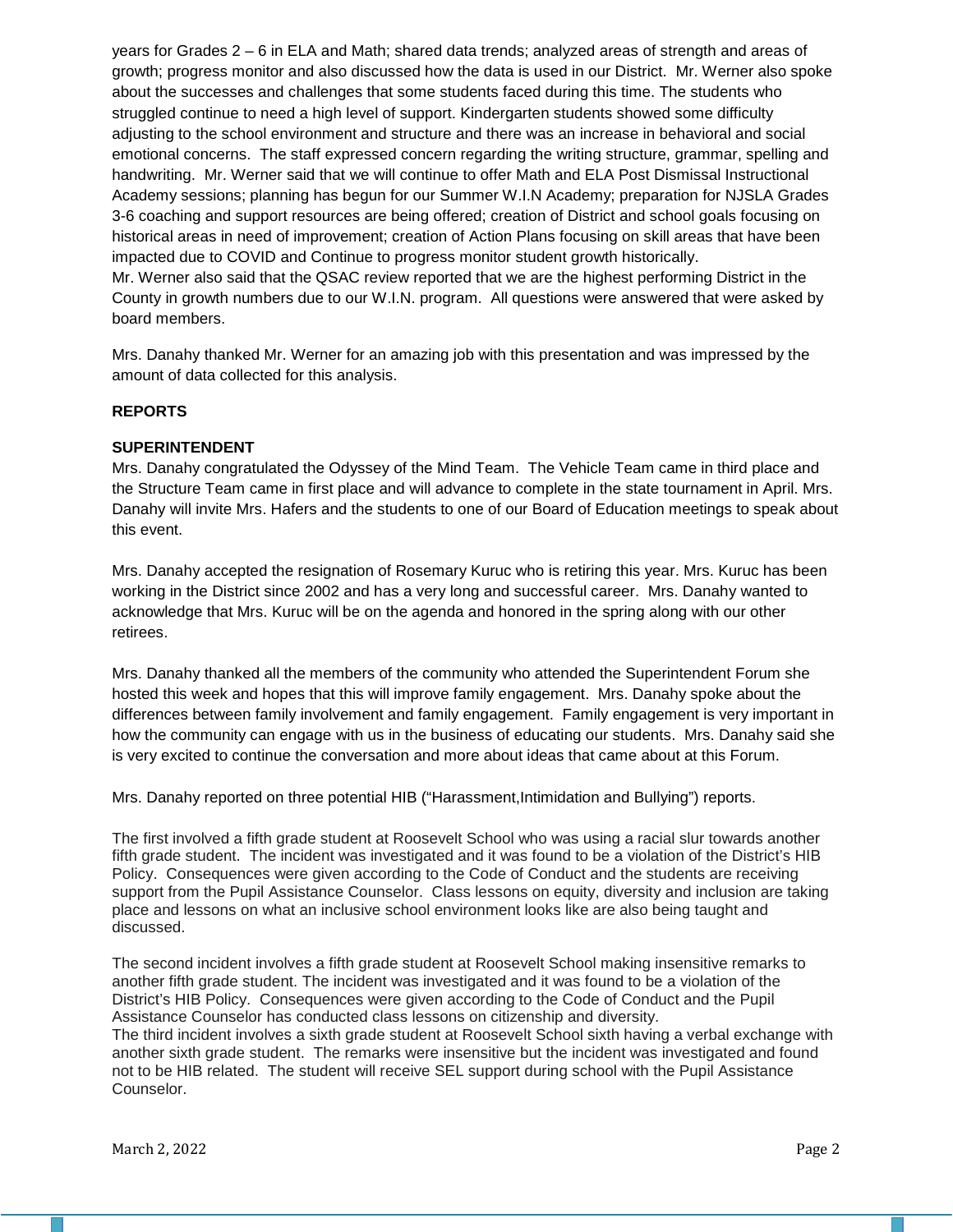Ms. Kang said she came as a parent to the Superintendent's forum and appreciated the collaboration with other parents at the Superintendent's Forum. The sharing of ideas opened up a lot of conversations and she thanked Mrs. Danahy for this and said that this was missed during the last few years.

### **PRINCIPAL REPORT**

Mr. Henzel reported on Read Across America week. There were many theme days during the week for students to get involved in and tomorrow is Heritage Day. Heritage Day ties in with the book titled "Leila in Saffron". Mr. Henzel also said that to coincide with our celebration of Read Across America, our Reada-thon is in full swing. The school has eclipsed over the target goal in scholarships which results in Mr. Henzel being slimed. If students are able to log more than 50,000 cumulative minutes, Mr. Henzel will be getting his head shaved in front of the entire student body. Mr. Henzel said that SEL PDIA will begin next week and letters will be going out regarding this. The Shark Tank presentation for sixth grade parents will also begin next week and finals will take place later this month. Mr. Henzel also said that March Mathness kicked off yesterday and there will be daily math fun facts broadcast each morning, along with brain teasers and puzzles released each week. He said that other events during the month of March include Pi Day, Family Math nights in both schools and an evening with Greg Tang.

### **BOARD SECRETARY**

Mrs. Napolitano reported on several agenda items: Item A2 is a resolution that the Board is required to read it in its entirety this evening from the School Ethics Commission and this resolution will be posted for no less than thirty (30) days prior to our Board of Education meeting this evening as required. After the resolution is read, we will present proof of this with a certified resolution to the commission once it is adopted.

Mrs. Napolitano also reported on Item G2 Region V lease extension; G3 – G7 regarding Region V Transportation; Item G7 is a Jointure Transportation Agreement where Region V is the Joiner with other districts which we use for transportation by sharing routes with other districts.

#### **PRESIDENT**

Ms. Kang reported the Bergen County School Boards Association meeting will be virtual on Tuesday, March  $29<sup>th</sup>$  at 6:45PM and will be about Leadership on the Board.

Ms. Kang also thanked Michael Mascagnay for revamping our website. She was proud to see pictures of our school from the air and Mrs. Danahy said they were taken by Michael's own personal drone. Mrs. Danahy also thanked Michael.

Ms. Kang noted that a copy of a thank you card from our school physician, Dr. Nicpon, was given to Board members and we are all thinking of his family.

#### **COMMITTEES**

Personnel and Management Committee will meet Monday, March 7<sup>th</sup>. Ad Hoc Policy – TBA Curriculum and Instruction Committee will meet on March 21<sup>st</sup>

#### **Pandemic Response Team**

Mr. Papiris gave a brief report of the February  $28<sup>th</sup>$  meeting of the Pandemic Response Team and the lifting of the mask mandate; accepting people's choices about wearing or not wearing a mask; nurses spoke to Department of Health nurses and strategies for these changes in making students feel comfortable.

#### **MOTIONS TO BE ACTED UPON**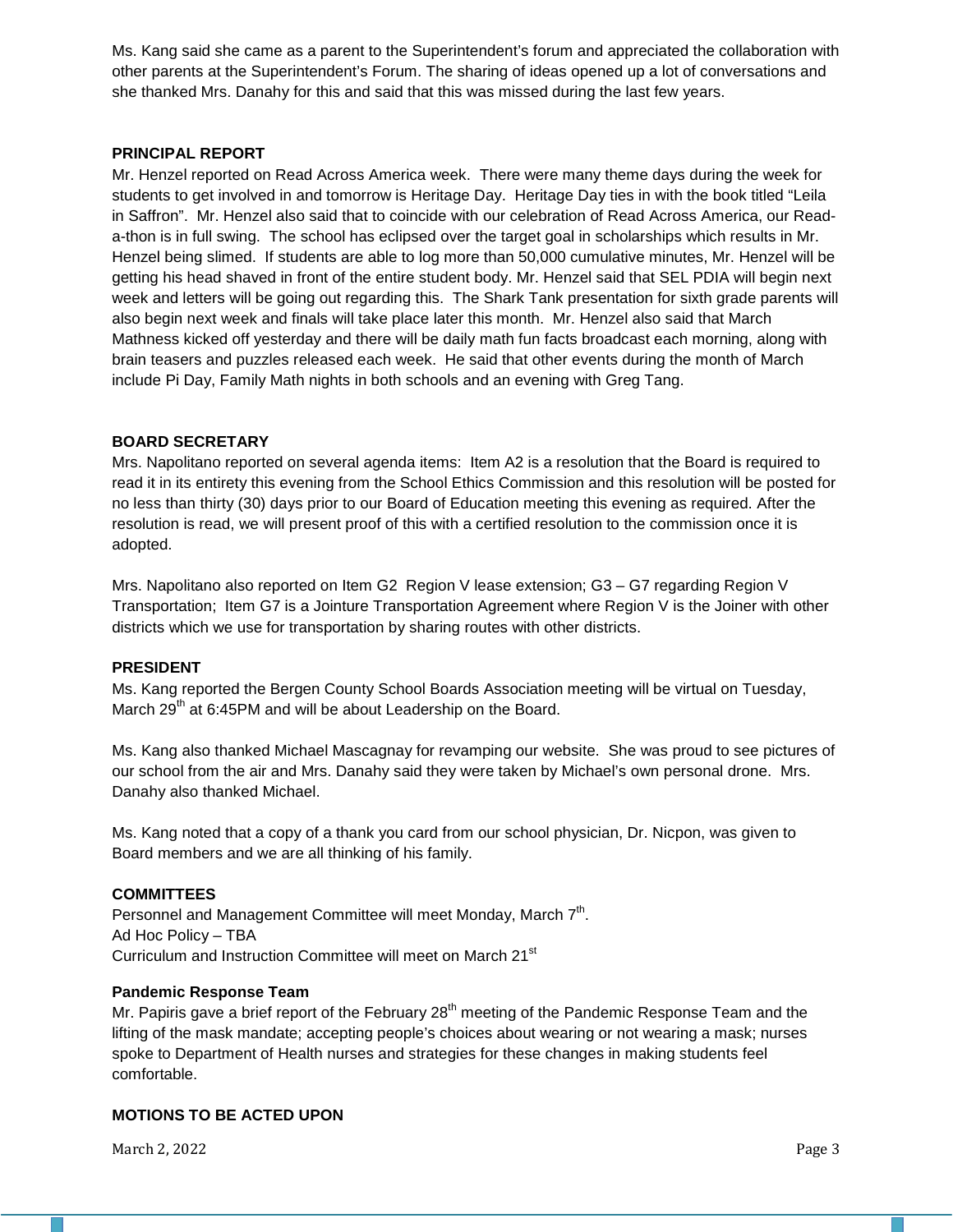#### **A**. **ADMINISTRATION/POLICY**

1. That the Board of Education approve the Minutes and Confidential Minutes of February 16, 2022.

Ms. Kang pointed out a typo in the Confidential Minutes. It should read 6:05PM instead of 6:00PM

### **Motion by: Mr. Papiris Seconded by: Ms. Juskiliene**

Ayes: Ms. Dansky, Ms. Juskiliene, Mr, Papiris, Ms. Kang Nays: None

Mr. Papiris read the following Resolution:

2. Whereas, Adrienne Doyle (Respondent) is a school official, as defined in the School Ethics Act (Act), serving as a member of the River Edge Board of Education (Board), located in Bergen County; and

Whereas, by decision dated August 30, 2021, the School Ethics Commission (Commission) found that Respondent failed to comply with the annual training mandate (deadline was December 31, 2020) in violation of N.J.S.A. 18A:12-33, N.J.A.C. 6A:11-3.1(a), and N.J.A.C. 6A:28-4.1; and

Whereas, the Commission recommended that the Commissioner of Education impose a penalty of removal, with such removal to become effective immediately upon adoption by the Commissioner of Education. However, if Respondent completed training before the Commissioner of Education adopted a final decision (which was forty-five (45) days after the Commission's decision was mailed), then the Commission recommended that the Commissioner of Education, in lieu of removal, impose a thirty (30) day suspension, with such suspension to become effective immediately upon adoption by the Commissioner of Education; and

Whereas, on October 14, 2021, the Commissioner of Education issued a decision removing Respondent from the Board; and

Whereas, following the issuance of the Commissioner of Education's decision, Respondent filed a motion for reconsideration claiming she never received notifications from the Commission and, therefore, never had the opportunity to respond to the Commission's Order to Show Cause or to the decision adopted on August 30, 2021; and

Whereas, the Commissioner of Education granted Respondent's motion for reconsideration; and

Whereas, following the filing of her motion for reconsideration, Respondent advised that her term expired on December 31, 2021; and

Whereas, Respondent did not complete the required training prior to the expiration of her term; and

Whereas, by decision dated February 9, 2022, the Commissioner of Education found that Respondent failed to timely honor an obligation placed upon board members by law. However, because Respondent is no longer a member of the Board, the Commissioner of Education found that the only penalty that can be imposed is censure; and

Whereas, N.J.A.C. 6A:28-10.12(d) provides that, for a penalty of censure, suspension or removal, a Resolution shall be adopted at the Commission's next meeting following issuance of the Commissioner's decision, and the Resolution shall be read at the next public meeting of the charter school following its adoption, and shall be posted in such places as the charter school posts its public notices for a period of no less than thirty (30) days; and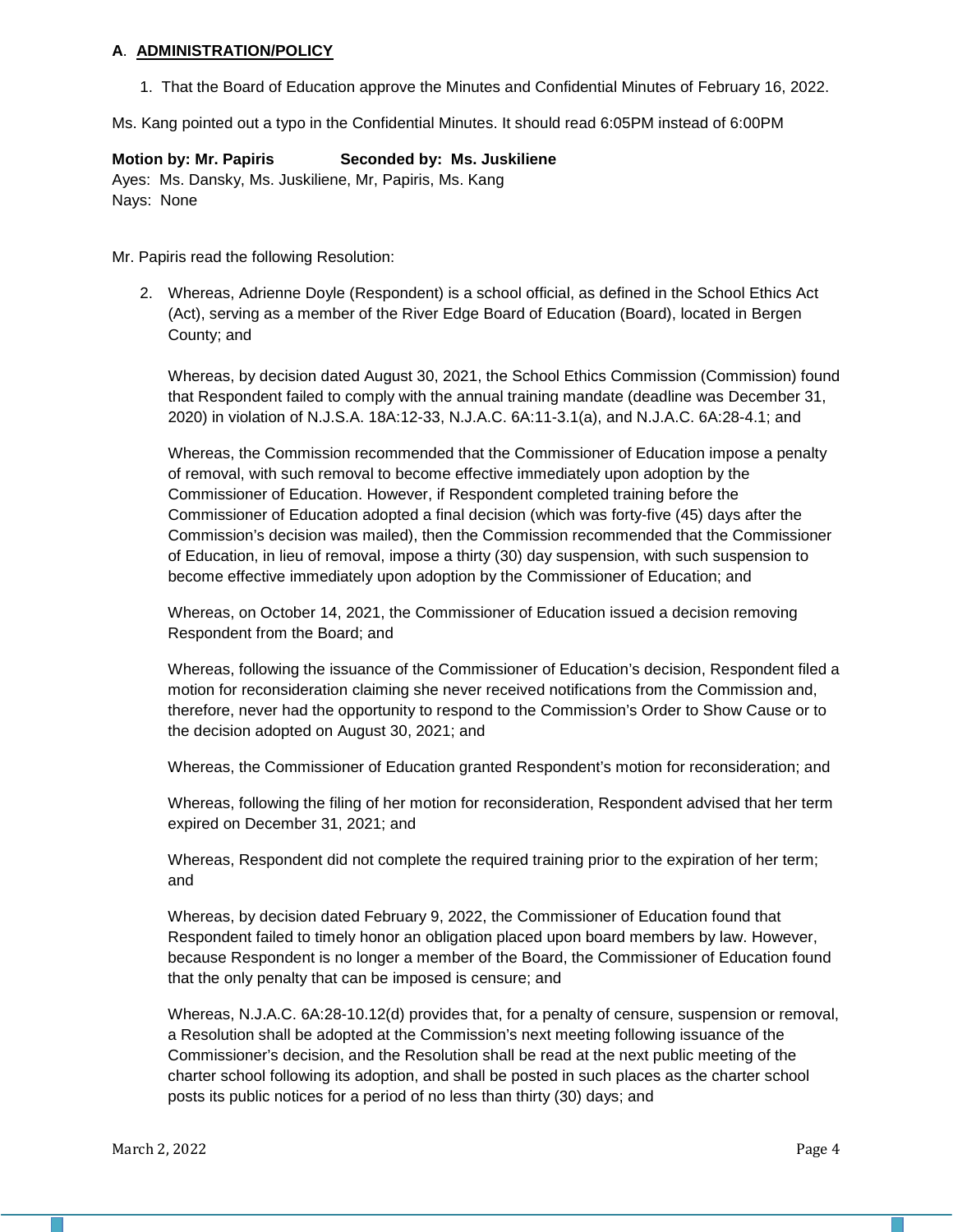Now Therefore Be It Resolved that the Commission adopts this Resolution stating that Respondent is hereby CENSURED as a school official for having been found to have violated N.J.S.A. 18A:12-33 of the Act, and its implementing regulations, namely N.J.A.C. 6A:11-3.1(a) and N.J.A.C. 6A:28-4.1; and

Be It Further Resolved that the Board is ordered to read this Resolution at its next regularly scheduled public meeting following the Commission's adoption on February 25, 2022, and to post it in such places as the Board posts its public notices for a period of no less than thirty (30) days.

Be It Further Resolved, that the Board shall provide the Commission with the minutes, once adopted, from the meeting at which it reads the within Resolution.

### **Motion by: Mr. Papiris Seconded by: Ms. Juskeliene**

Ayes: Ms. Dansky, Ms. Juskeliene, Mr. Papiris, Ms. Kang Nays: None

3. That the Board of Education approve the completion of the following emergency drills:

| <b>School</b>    | <b>Dates</b>                                                                              |
|------------------|-------------------------------------------------------------------------------------------|
|                  | Cherry Hill School   February 10, 2022 Fire Drill<br>  February 18, 2022 Shelter in Place |
| Roosevelt School | February 11, 2022 Fire Drill<br>February 17, 2022 Evacuation Drill                        |

**Motion by: Ms. Juskiliene Seconded by: Ms. Dansky** Ayes: Ms. Dansky, Ms. Juskiliene, Mr. Papiris, Ms. Kang Nays: None

## **B**. **CURRICULUM/EDUCATION** - None

#### **C**. **BUILDINGS & GROUNDS** - None

#### **D**. **FINANCE/GRANTS/GIFTS**

 1. That the Board of Education, with the recommendation of the Superintendent, approve an out-of-district student, whose name is on file in the Board Office, for a tuition cost of \$1,180 per month, beginning on March 1, 2022 through June 30, 2022,

#### **Motion by: Ms. Dansky Seconded by: Mr. Papiris**

Ayes: Ms. Dansky, Ms. Juskiliene, Mr. Papiris, Ms. Kang Nays: None

#### **E**. **PERSONNEL**

1. That the Board of Education accepts, with regret, the retirement of Rosemary Kuruc, Supervisor of Special Services, effective August 1, 2022. (Addendum)

#### **Motion by: Mr. Papiris Seconded by: Ms. Juskiliene**

Ayes: Ms. Dansky, Ms. Juskiliene, Mr. Papiris, Ms. Kang Nays: None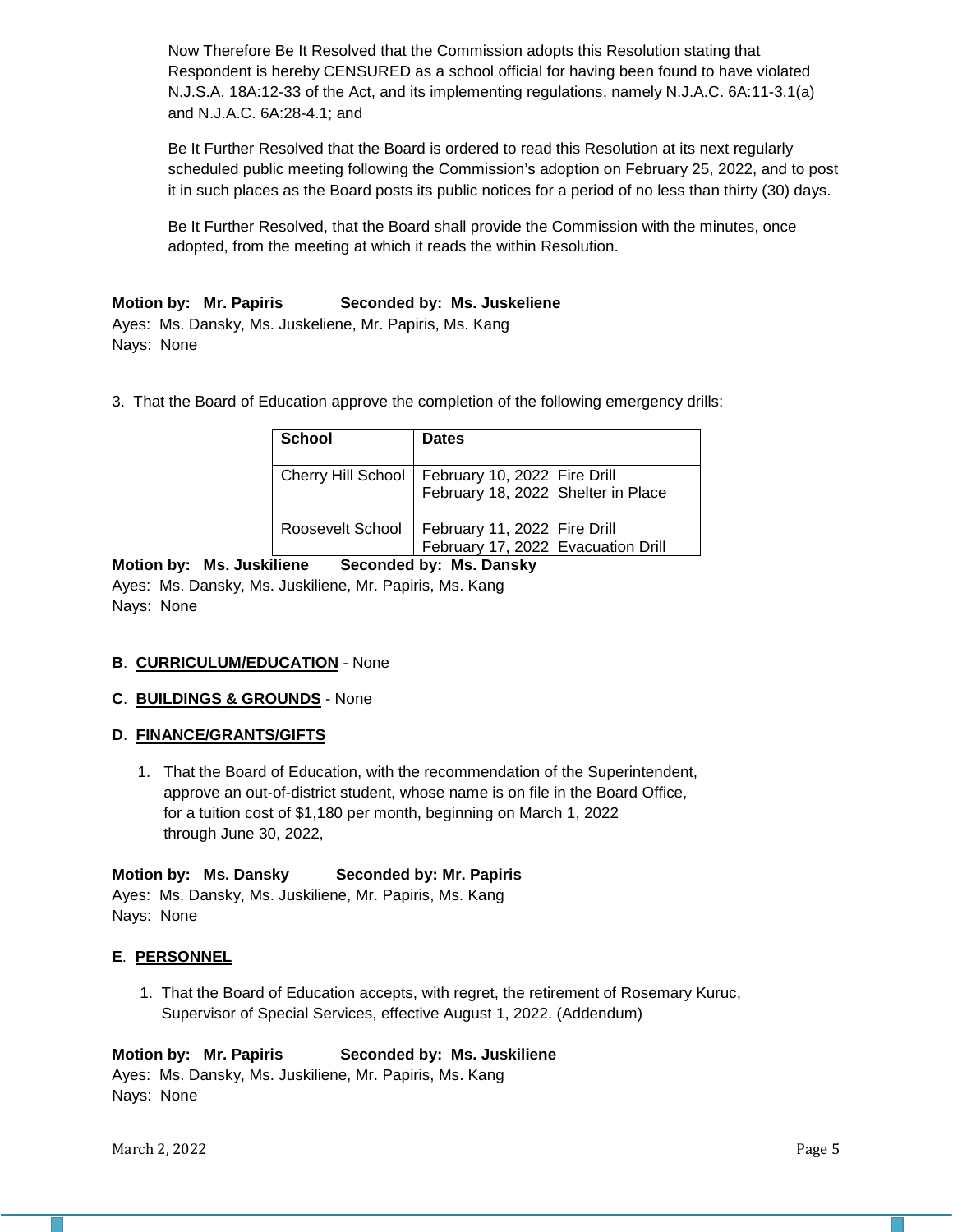2. That the Board of Education, with the recommendation of the Superintendent, approves Anne Marie Spiegel for additional work requested for the following months: (Addendum)

> March 2022: 22 hours at a cost of \$110 per hour not to exceed \$2,420 May 2022: 6 hours at a cost of \$110 per hour not to exceed \$660

3. That the Board of Education approve the following teachers for **Cycle III (SEL)** of the Post Dismissal Instructional Academy for the 2021 – 2022 School Year, as per contract:

| <b>Cherry Hill School</b> | <b>Roosevelt School</b> |
|---------------------------|-------------------------|
| Janel Blake               | <b>Gina Duprey</b>      |
| Leeann Cameron            | Lauren Proda            |
| Rebecca DelPriore         | Marisa Schussler        |
| Kristen Karavitis         |                         |
| Gabrielle Sagala          |                         |
| Noy Sapir                 |                         |

4. That the Board of Education, with the recommendation of the Superintendent, approve professional day requests for the following staff member attend workshops/conferences as noted and in accordance with appropriate statute:

| <b>Name/Position</b>                                 | <b>Workshop/Conference</b>                                                  | Date(s)   | <b>Cost to District</b><br><b>Excluding Mileage at</b><br><b>State Rate</b> |
|------------------------------------------------------|-----------------------------------------------------------------------------|-----------|-----------------------------------------------------------------------------|
| Eric James                                           | Montclair State University Spring 2022                                      | 3/16/2022 | \$50.00                                                                     |
| <b>Assistant Principal</b>                           | Career and Internship Fair                                                  |           |                                                                             |
| Stephanie Repetti<br><b>LDTC</b>                     | Regulations: Assessment, Legal and<br>Social Emotional Challenges (Virtual) | 4/8/2022  | \$140.00                                                                    |
| Nevin Werner<br><b>Supervisor Math &amp; Science</b> | Rowan University Education Expo 2022                                        | 4/14/2022 | \$225.00                                                                    |

- 5. That the Board of Education, with the recommendation of the Superintendent approve Joi Jonas, Part-Time Clerical Aide, for 25 hours per week, beginning on or about March 21, 2022 through June 30, 2022.
- 6. That the Board of Education, with the recommendation of the Superintendent, due to job abandonment, terminates the employment of an employee, whose name is on file in the Board Office, effective immediately.

## **Motion by: Ms. Juskiliene Seconded by: Ms. Dansky**

Ayes: Ms. Dansky, Ms. Juskiliene, Mr. Papiris, Ms. Kang Nays: None

## **F**. **RIVER EDGE SPECIAL EDUCATION** - None

## **G**. **REGION V ADMINISTRATION & TRANSPORTATION**

1. That the Board of Education post approve the following Bid Contracts for the 2021-2022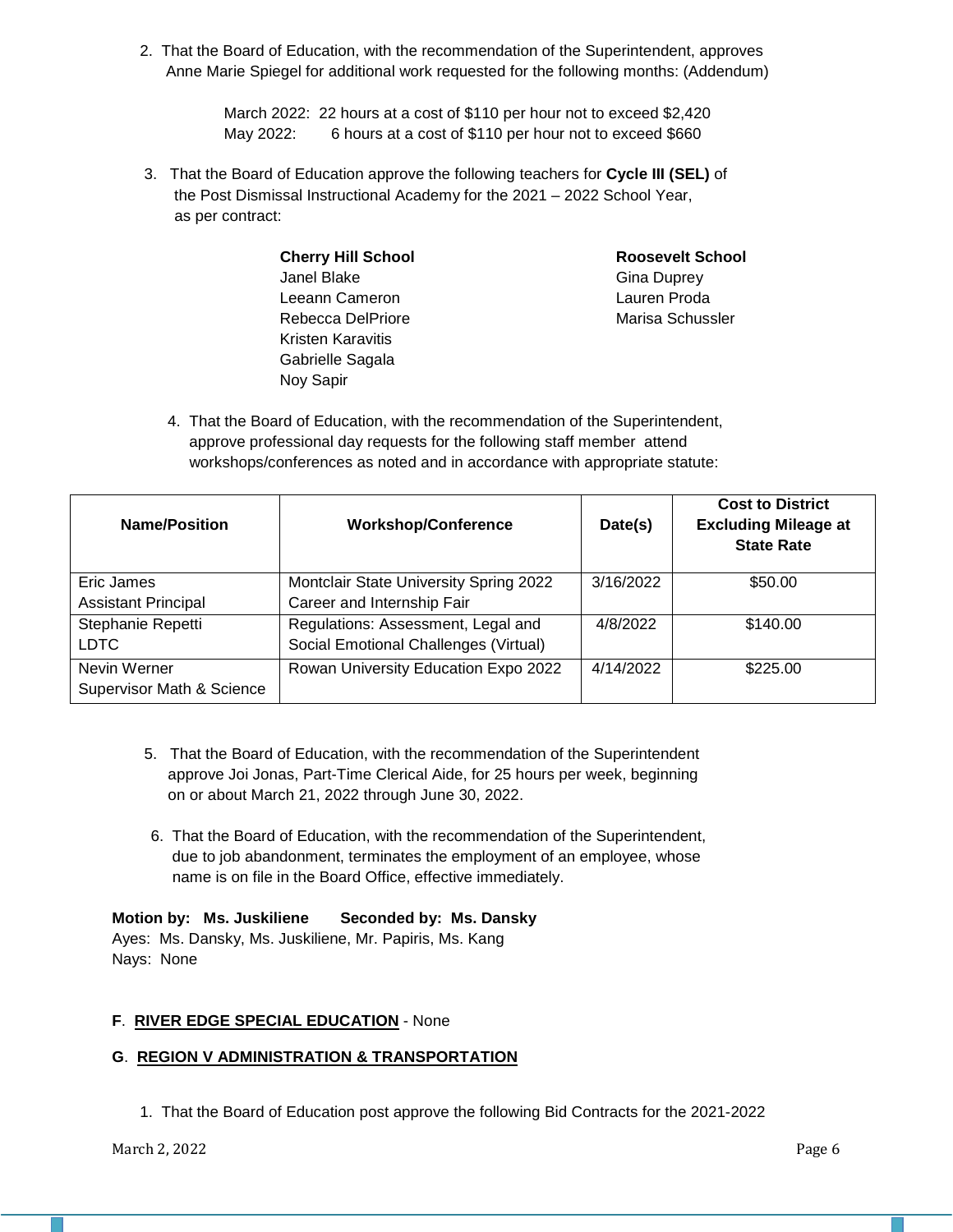school year.

|       |                              |          |                   | Increase        | Increase /      |
|-------|------------------------------|----------|-------------------|-----------------|-----------------|
|       |                              |          |                   | Decrease        | Decrease        |
|       |                              |          | Per Diem Aide (if | Adjustment cost | Adiustment cost |
| Route | Transporter                  | Per Diem | applicable)       | per Vehicle     | per Mile        |
| 3013  | <b>J&amp;W Financial LLC</b> | \$445.00 | \$60.00           | \$445.00        | \$.01           |

2. That the Board of Education post approve the following Quote Contracts for the 2021-2022 school year.

| Route | Transporter               | Per Diem | Per Diem Aide<br>(if applicable) |
|-------|---------------------------|----------|----------------------------------|
| Q037  | Sun Transportation        | \$425.00 | \$50.00                          |
| Q038  | <b>Sun Transportation</b> | \$399.00 | \$50.00                          |
| Q039  | All Points Transportation | \$220.00 | \$30.00                          |

- 3. That the Board of Education approves the 2021-2022 Jointure Transportation Agreement between Region V (Host) and the Bayonne School District (Joiner).
- 4. That the Board of Education approves the 2022-2023 Jointure Transportation Agreement between Region V (Host) and Region I (Joiner).
- 5. That the Board of Education approves the 2022-2023 Jointure Transportation Agreement between Region 1 (Host) and Region V (Joiner).
- 6. That the Board of Education approves the 2022-2023 Jointure Transportation Agreement between Region V (Host) and Region II (Joiner).
- 7. That the Board of Education approves the 2022-2023 Jointure Transportation Agreement between Region V (Host) and Region III (Joiner).

# **Motion by: Ms. Dansky Seconded by: Mr. Papiris**

Ayes: Ms. Dansky, Ms. Juskiliene, Mr. Papiris, Ms. Kang Nays: None

## **OLD/NEW BUSINESS**

None

## **PUBLIC DISCUSSION**

**Lauren Thiffault (159 Greenway Terrace):** Ms. Thiffault had several questions and a comment: Do we have a higher percentage of kids in WIN and also how does this gauge in regard to social and emotional impact? Mr. Werner replied WIN numbers have not seen a serious increase but always had a need for another interventionist for this reason because we saw a possibility of more students being enrolled in the intervention program. They have not seen a serious increase where we are under servicing students in intervention programs and in terms of not stigmatizing, students are getting pulled out for enrichment, OT, ESL, a variety of reasons not just because the student is low academically. Teachers pull students out by different group names not the student name and they don't tell students why they are going to that teacher. Parents are notified in the parent portal if their child is being pulled out of class for a specific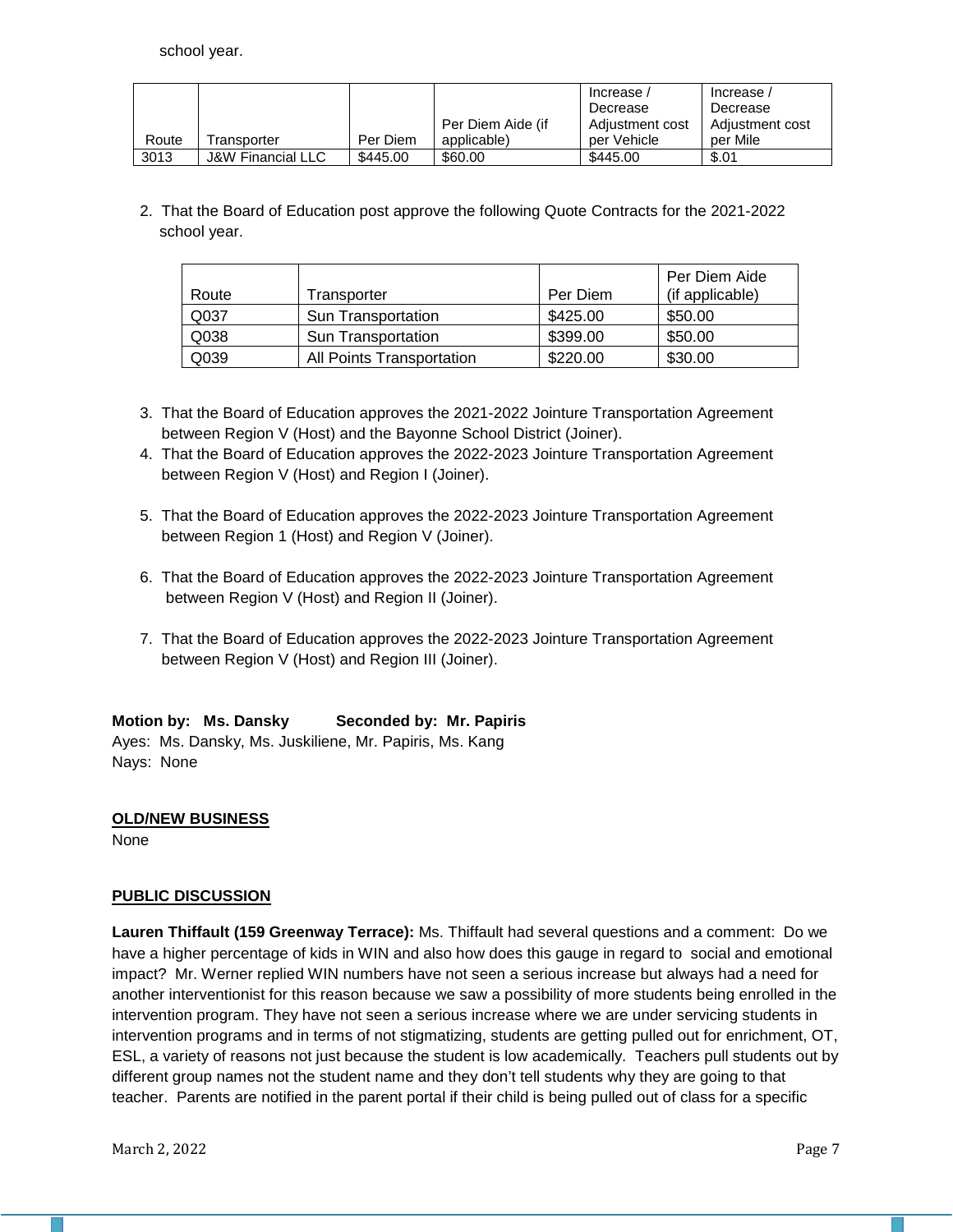reason so the parent knows but the students are not aware of this unless someone tells them why they are being pulled out.

Mr. Henzel also answered about the Basic Skills program and WIN. Everyone gets WIN some with teacher and some for pull out

**Sebastian Muscarella (781 Fifth Avenue):** Mr. Muscarella thanked Mr. Werner very much for his presentation. He was happy to see it was brought back and he thanked Mrs. Danahy and Ms. Kang for whatever they did to facilitate this. Mr. Muscarella also said it was great to see scores and he was very surprised because he thought we had learning loss but according to the math we don't. Mr. Muscarella questioned about other towns in Bergen County similar to us or if we are just at the top of the heap? He imagined that a lot of the reports out there today and he read some, include some lower income communities which have been devastated by COVID and learning loss because of technology and other things but River Edge is not one of those places. Mr. Werner answered that we do speak with Oradell on a weekly basis and Start Strong scores and our scores are comparable to them. Also in looking at the district factor group/socio-economic groups, we are either better or we are equal than them at every level. Mr. Werner was pleasantly expected as well.

Mrs. Danahy added to Mr. Werner's answer, in years past the state gave district factor information so we were able to compare ourselves to like communities but they don't do that anymore and the only comparison data we get is compared to the state. Ms. Danahy said there is some informal sharing amongst superintendents in the county and once we get state data we will be able to speak broadly about this and give an idea of how we compare. Mr.Muscarella thanked them both.

**Patrick Robinson (783 Bogert Road):** Mr. Patrick had a question, with the new mask change/rules or it being optional, are we redefining what close contact is? Mrs. Danahy said we are redefining what close contact is. Mrs. Danahy said when we are mask optional, everybody is a close contact and exclusivity goes away. The definition of close contact is changing; contact tracing and protocols will also be changing. Mrs. Danahy will be sending out a communication tomorrow which takes some of those details to the community.Mr. Robinson thanked Mrs. Danahy.

**Lauren Thiffault (159 Greenway Terrace**): Mrs. Thiffault had a comment that piggy-backed off of Mr. Robinson's close contact question. One request, from her two girls as to what they do, she doesn't see a lot of those things liftins: shields around the tables and if everyone is a close contact as of Monday, do they still need to do those kind of things or if Im going to get a phone call anyway or if you're keeping them, know what the requirements will be to lift those things – just get that communication and plan for the rest of the year.

Mrs. Danahy answered that she is hopeful there will not be a lot of close contacts; cases are super low, and the Pandemic Response Team did not make too many radical changes for the first few weeks so we will wait and see in terms of numbers. If we are successful, in two weeks, we will reconvene and see where we are and see how it went then ease up on some restrictions. Teachers would like to bring their students on the rug but it is hard to do instruction in the primary grades when kids are in rows and desks. Mrs. Danahy hopes we continue on the path to recovery and gain normalcy. Mr. Papiris said it's important to talk about layering the mitigation strategies and learning to live with COVID, not that there is no more COVID and the number one priority is to keep kids in school and it is important that we take advantage of opportunities like this and remove masks. Mrs. Danahy said that the goal is to keep moving forward.

March 2, 2022 Page 8 **Dana Hosey (219 Voorhis Avenue):** Mrs. Hosey questioned are the little kids not doing circle time on the rug anymore? Mrs. Danahy answered they may be if they can distance a little bit since our goal is to keep as many students in school as possible which is why we need to get through the next few weeks and then our Pandemic Response Team will reconvene to see where we are. Mrs. Hosey also asked are the kids not eating like they normally would any other year in the cafeteria or is everything still very different from before this happened.